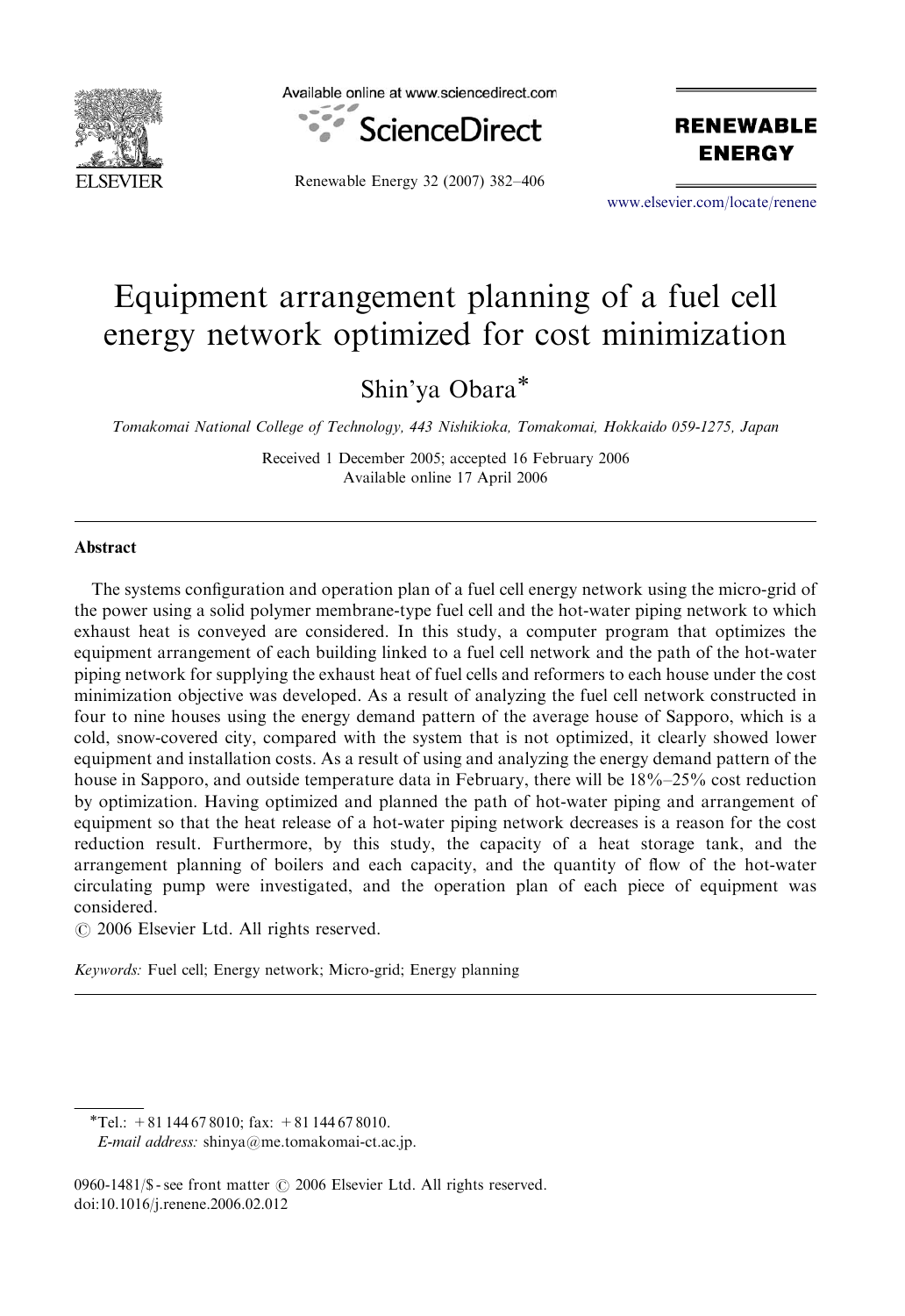## Nomenclature

- $D<sub>c</sub>$  outside diameter of the heat insulating material, m
- $D_i$  inside diameter of the hot-water piping, m<br> $D_0$  outside diameter of the hot-water piping, m
- $D_0$  outside diameter of the hot-water piping, m<br>  $E$  electricity W
- electricity, W
- F objective function
- g acceleration of gravity,  $m/s^2$
- $g_c$  weight of facility cost
- $g_d$  weight of operation cost
- $g_y$  weight of facility installation cost<br>  $H$  heat. W
- heat. W
- $H<sub>w</sub>$  heat release of hot-water piping, W
- $h_w$  heat transfer coefficient inside hot-water piping, W/m<sup>2</sup> K
- $h_{\infty}$  heat transfer coefficient between heat insulation material and the open air,  $W/m^2 K$
- $J_c$  unit cost of equipment capacity, US dollars/W
- $J_{cl}$  unit cost of hot-water piping, US dollars/m
- $J_f$  installation unit cost of equipment, US dollars/set
- $J_s$  unit cost of fuel, US dollars/J<br>K coefficient of overall heat tran
- coefficient of overall heat transmission,  $W/m^2 K$
- $k_p$  heat conductivity of piping material, W/m K
- $k_c$  heat conductivity of heat insulation material, W/m K
- $l_{xy}$  length of hot-water piping between,  $S_x$  and  $S_y$ , m
- N number of set
- $N_{\rm bd}$  number of buildings linked to a network
- P power, W
- Q quantity of heat, W
- $q_w$  volume flow rate, m<sup>3</sup>/s
- $S_x$  number of buildings  $(x = 1, 2, \dots, bd)$
- T temperature
- $t$  sampling time
- $\Delta t$  sampling interval, s
- $U$  capacity of facility
- $W_p$  water head of hot-water circulation pump, m
- $Y_c$  equipment cost, US dollars<br> $Y_d$  operation cost, US dollars
- operation cost, US dollars
- $Y_f$  equipment installation cost, \$

Greek letter

 $\rho$  density of water, kg/m<sup>3</sup>